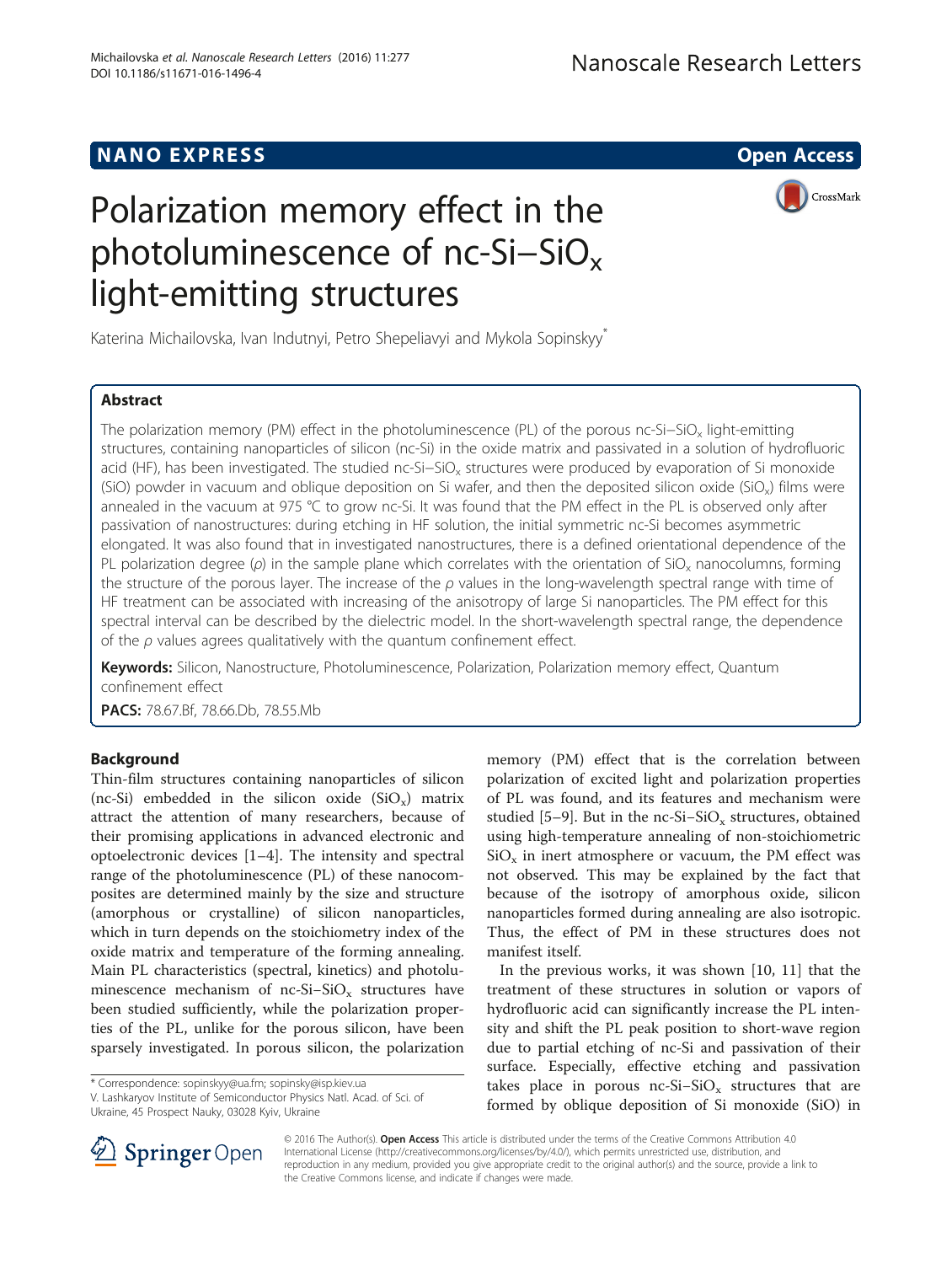<span id="page-1-0"></span>vacuum and the subsequent high-temperature annealing of the obtained  $SiO_x$  layer [[12](#page-5-0)–[14](#page-5-0)]. These layers have a porous columnar structure with oxide nanocolumns inclined at a certain angle to the sample surface. During high-temperature annealing of these films, the thermally stimulated formation of Si nanoinclusions occurs in a restricted volume of the  $SiO_x$  columns. Due to free space (cavities) between the oxide columns, the structures are more susceptible to chemical treatments, e.g., to etching in HF solution or vapor. Recently, it was shown for the first time [[15\]](#page-5-0) that after vapor fluorine-hydrogen treatment of such structures, the PM effect also manifests in them. It means that porous nc-Si–SiO<sub>x</sub> structures can be used for fabrication of polarized light sources. Linearly polarized emission of these nanostructures may have potential uses as backlight for flat-panel displays [[16](#page-5-0)] and as a biological labeling [\[17\]](#page-5-0).

In this paper, we study the influence of HF aqueous solution processing time of porous nc-Si–SiO<sub>x</sub> structures on their nc-Si morphology and the PL polarization properties.

#### Methods

The investigated nc-Si–SiO<sub>x</sub> light-emitting structures were produced by thermal evaporation of 99.9 % pure silicon monoxide SiO powder (Cerac Inc., Milwaukee, WI, USA) in vacuum  $((1...2) \times 10^{-3}$  Pa) onto polished nc-Si substrates. The substrates were arranged at the angle  $(\alpha)$  of 60° relative to the normal to the substrate surface with the direction to the evaporator (oblique or glance angle deposition). The evaporation rate was monitored in situ by the KIT-1 quartz-crystal-oscillator monitor system. The deposited film thickness was measured, using MII-4 micro-interferometer, and amounted to 900 to 950 nm. The films were annealed in vacuum for 15 min at the temperature of 975 °C. Passivation of the nc-Si–SiO<sub>x</sub> structures, obtained in this manner, was carried in an aqueous solution of the HF. The effect of treatment on the PL spectra was studied by varying the time of treatment at a certain temperature (20 °C) of the solution and at a certain concentration (0.5 wt% HF).

The PL spectra were excited using linearly polarized emission of a semiconductor laser at the 415 nm wavelength. Polarization of the exciting light was rotated by an achromatic half-wave plate and cleaned by a linear polarizer. The orientation of the polarization vector of the emitted light was defined by a sheet polarizer (analyzer) placed in the detection path. PL was excited and detected in nearly normal to the sample surface. PL spectra were measured at room temperature within the wavelength range from 550 to 850 nm. These spectra were normalized to the spectral sensitivity of the experimental system and were corrected with respect to the

polarization dependent response of the measurement system.

#### Results and discussion

The structure of obliquely deposited  $SiO_x$  films was studied by the SEM apparatus (ZEISS EVO 50XVP, Oberkochen, Germany) in previous papers [\[10, 12\]](#page-5-0). The film structure presents well-defined columns characterized by a certain orientation of growth; the column diameter varies in the 10–100 nm range. The dimensions of the columns, their orientation, and the porosity (the relative volume of pores) of the films depend on the angle of deposition. At the angle  $\alpha = 60^{\circ}$ , the porosity equals to 34 % and the inclination angle of the formed oxide nanocolumns relative to the normal to the sample surface is 26…29° [\[12, 18](#page-5-0)]. The porosity of the films and the dimensions and inclination of the columns remained unchanged on annealing [[14](#page-5-0)]. After annealing, the obtained nc-Si −SiOx structures show weak PL. The PM effect in the spectra of PL is not observed, despite the fact that they possess biaxial optical anisotropy [\[18\]](#page-5-0). But the HF treatment of the samples is accompanied by a gradual change in the emission spectra and their polarization properties.

Figure 1 shows the PL spectra of nc-Si–SiO<sub>x</sub> sample deposited in vacuum at the angle  $\alpha = 60^{\circ}$ , annealed at 975 °C in vacuum and then etched in 0.5 wt% HF solution for 5 (a), 10 (b), and 17 (c) min. These results correspond to the orientation of the analyzer, which selects polarization of PL parallel to polarization of exciting

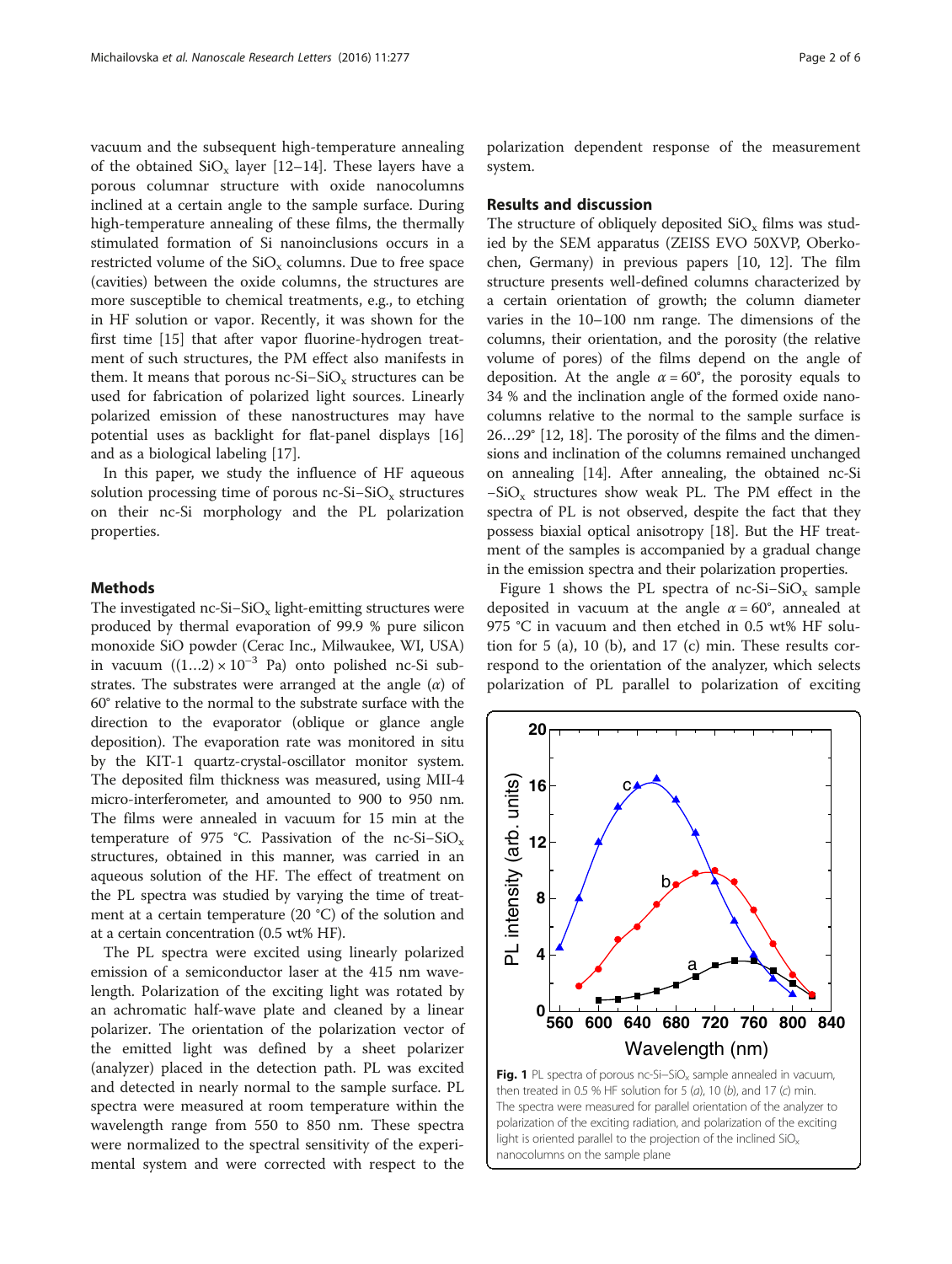<span id="page-2-0"></span>radiation. The sample is oriented so that the polarization of the exciting light is parallel to the projection of the inclined  $SiO_x$  nanocolumns on the sample plane. The nc-Si–SiO<sub>x</sub> structure exhibits the broad PL band within the 550 to 820 nm wavelength range which can be attributed to exciton recombination in nc-Si [[19](#page-5-0)]. These spectra have similar line shapes; however, the positions of their emission peak and intensities are largely different. By increasing the etching time, we observe a gradual shift of the position of emission peak to shorter wavelengths and an increase in the PL intensity. The blue shift of PL band in HF-treated samples can be attributed to the selective-etching-induced decrease in the Si nanoparticle dimensions [\[13](#page-5-0)]. In the porous films studied here, HF penetrates deep into the film and dissolves  $SiO<sub>2</sub>$  at the surface of the oxide columns, thus stripping nc-Si. After HF treatment, the nc-Si again forms a thin native oxidized layer on the surface when exposed to the atmospheric oxygen. Because of oxidation of the nc-Si surface, the dimensions of the initial nc-Si core are reduced, resulting in the blue shift of the emission spectrum. Significant enhancement in the PL intensity after HF treatment is related to the passivation of Si dangling bonds (non-radiative recombination trap states) by hydrogen and oxygen [[11](#page-5-0), [14\]](#page-5-0).

As has been shown in our previous paper [[15\]](#page-5-0), etching in HF vapor can change also the shape of symmetric Si nanoparticles to the elongated anisotropic one, similar to that in porous silicon, and leads to the PM effect. Indeed, in such samples, the intensity of PL polarized in parallel to polarization of excitation is higher than the PL component polarized in the perpendicular direction, i.e., in the investigated samples, the PM effect is really observed. This effect can be illustrated by the degree of linear polarization of the PL, which is known to be defined with the expression:

$$
\rho = \frac{I_{II} - I_{\perp}}{I_{II} + I_{\perp}},\tag{1}
$$

where  $I_{II}$  and  $I_{\perp}$  are the intensities of the photoluminescence with polarization parallel and perpendicular to that of the excitation light, respectively.

The spectral dependences of the  $\rho$  for the same samples as in Fig. [1](#page-1-0) are shown in Fig. 2. For all investigated samples, there is an observed non-monotonous variation of the degree of linear polarization over the whole spectra range. In the long-wave region of emission (730–800 nm), which corresponds to larger sizes of Si nanoparticles, the  $\rho$  value increases with the etching time and grows into long-wavelength part of the spectrum. For the sample etched 5 min (a), the  $\rho$  value grows more smoothly in comparison with the samples etched 10 (b) and 17 (c) min. In the ranges near the PL maxima, the  $\rho$  have the minimal values; then, it increases also by moving toward



higher emitted energy. But unlike the long-wave region of PL, the increase of  $\rho$  value in short-wave region occurs more sharply for the sample etched 5 min (a), i.e., for smaller etching time.

These results are somewhat different from the dependencies that were obtained in our previous works [\[15](#page-5-0), [20](#page-5-0)] for porous nc-Si–SiO<sub>x</sub> samples etched in HF vapor. In the vapor-treated samples, the  $\rho$  slightly decreases with increasing wavelength in the long-wavelength spectral region, similar to how it happens in porous silicon [[5](#page-5-0)–[9](#page-5-0)]. This difference in observed behavior of  $\rho$  in the longwavelength spectral region may be connected with the difference in the etching mechanism of the porous structure in the liquid or vapor phase.

Figure [3](#page-3-0) shows  $\rho$  spectra for the samples which were HF-treated for 5 (a, b) and 17 (c, d) min. The polarization of the exciting radiation is oriented parallel to the projection of the inclined  $SiO<sub>x</sub>$  nanocolumns on the sample plane (b, c) and in perpendicular direction (a, d). It can be seen that for the sample that was HF-treated for 5 min, the PM effect is pronounced more efficiently for parallel orientation of the excitation polarization and the nanocolumns' projection than for perpendicular orientation. At the energy of PL maximum, the  $\rho$  values are equal to 0.22 (b) and 0.03 (a). This means that the anisotropic elongated silicon nanoparticles have preferred orientation in the film and the projection of this orientation on the plane of the sample coincides with the direction of projection of the  $SiO<sub>x</sub>$  nanocolumns. It can be assumed that the orientation of the longer axes in most of nc-Si particles coincides with the orientation of  $SiO_x$  nanocolumns. This assumption is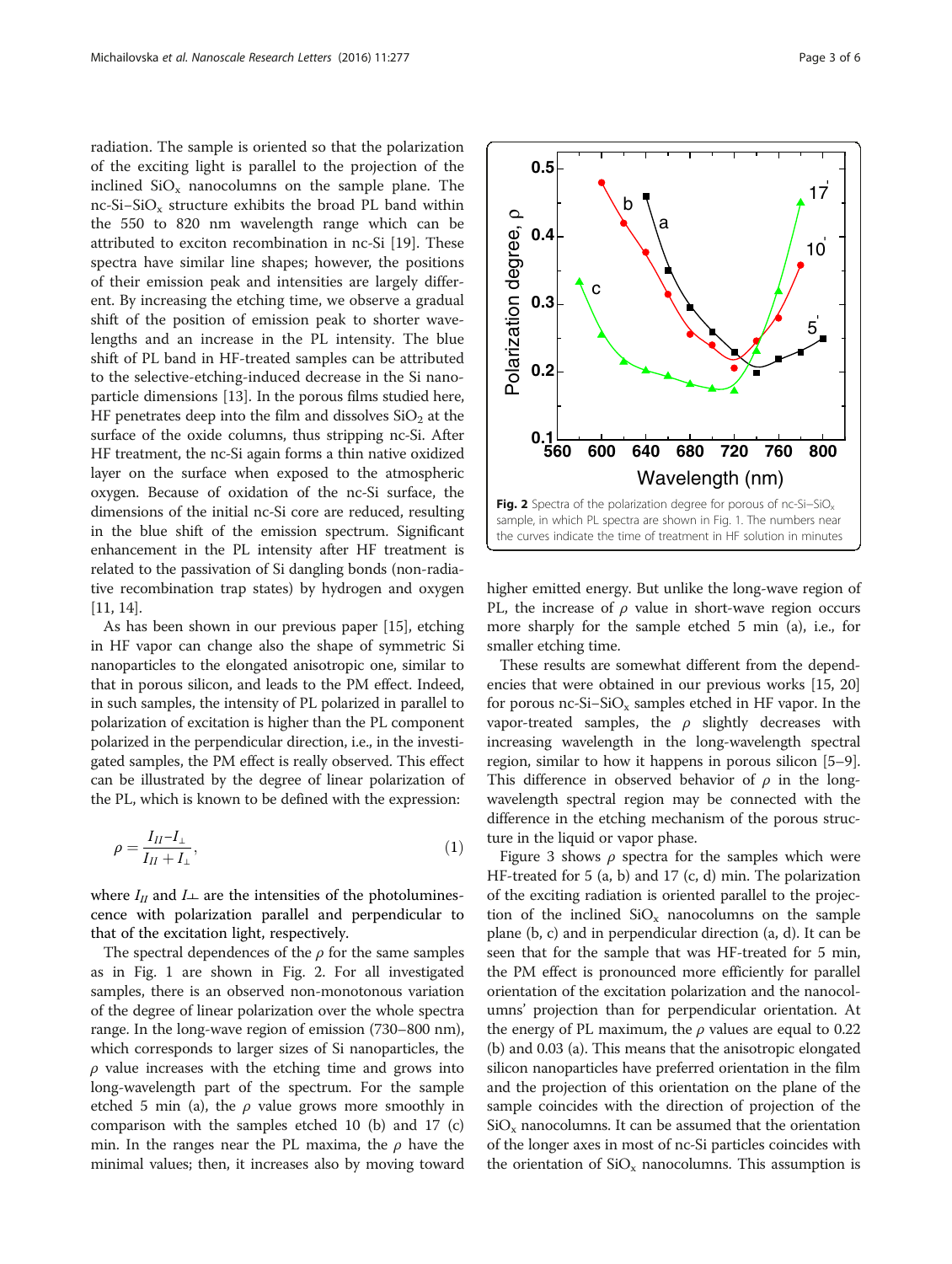<span id="page-3-0"></span>![](_page_3_Figure_2.jpeg)

consistent with the conditions of etching of the porous matrix: dissolution occurs starting from the surface of the  $SiO<sub>x</sub>$  nanocolumns; first, the side surface of nc-Si is dissolved, since it is closer to the column surfaces, which leads to elongation of nanoparticles along the axis of the column. Obtained results are consistent with earlier studied angular dependencies of the PL intensity in the porous nc-Si–SiO<sub>x</sub> structures passivated in HF vapor which indicate the well-defined orientation dependence of  $\rho$  in the sample plane [[20](#page-5-0)]. This result is similar to that observed in porous silicon formed by electrochemical etching of Si with orientation [100] in the presence of linearly polarized light illumination [\[6\]](#page-5-0), which indicated the existence of PM anisotropy in the plane of the sample.

For the sample that was treated for 17 min, the PM effect is almost the same for both orientations of the excitation polarization relative to the sample, and the ρ values at the PL maximum are equal to 0.20 (c) and 0.16 (d), for parallel and perpendicular orientation of the excitation polarization and  $SiO<sub>x</sub>$  nanocolumns projection, respectively. As has been shown previously by electron microscopic studies [\[14\]](#page-5-0), long-duration etching of our samples leads to a reduction in their thickness, etching of the nanocolumns, and the formation of isotropic disordered structure. As in the continuous (solid) nc-Si  $-SiO_x$  structures [[15](#page-5-0)], in the plane of this sample, there are no preferential orientations of anisotropic silicon nanoparticles.

There were several mechanisms proposed that are responsible for the PM effect in silicon nanostructures, where the two main ones are the following: modification of energy spectrum and optical matrix elements by size quantization of carriers [[21](#page-5-0)–[23](#page-5-0)] and dielectric confinement of optical electric field caused by the difference in the dielectric constants of the nanoparticle and the environment [\[5](#page-5-0), [24](#page-5-0)]. In [\[21](#page-5-0)], the linear character of PL polarization in porous Si is studied experimentally and theoretically using a quantum cylindrical model in the framework of the effective-mass theory. From the experimental and theoretical results, it is concluded that PL polarization anisotropy of elongated particles associated with the structure of the valence band due to quantum confinement in two directions—parallel and perpendicular to the longer axis of the particle.

However, there exists the more common explanation of the PM effect—within the dielectric model in which porous silicon is considered as a composite that includes elongated and flattened silicon nanocrystals [[5](#page-5-0)–[7\]](#page-5-0). The probability of optical absorptions and emission is proportional to the square of the electric field inside the nc-Si, and therefore, nanocrystals with their longest dimensions aligned along the polarization direction of exciting light will preferentially absorb and emit photons. Then, the PM is the result of selective excitation that part of the non-spherical silicon nanoparticles whose longer axis is parallel to polarization of exciting radiation [\[5](#page-5-0), [8, 24](#page-5-0)]. Polarization properties of individual silicon nanorods with diameter around 5 nm, embedded in  $SiO<sub>2</sub>$  and oriented parallel to the Si substrate, are studied using an optical micro-spectroscopy setup [[25\]](#page-5-0). Experimental results are compared with available theoretical models leading to the conclusion that the high polarization degree is mostly due to surface charges (dielectric confinement) with smaller contribution of quantum confinement effects. Both interpretations as on the basis of quantum size effects and within the dielectric model associate the PM effect with asymmetric, elongated nanoparticles that emit PL.

On the basis of these models, it is possible to explain the features of our results. The broad PL bands in our samples (Fig. [1](#page-1-0)) are the superposition of radiation from nc-Si with different sizes; the smaller particles correspond to a more short-wave radiation. The position of PL maximum is determined by the maximum in the size distribution of nanoparticles.

The increase of the  $\rho$  values in the long-wave spectral range and with time of HF treatment (Figs. [2](#page-2-0) and 3) can be associated with the increase of the asymmetry of large Si nanoparticles, for example, with the increase of eccentricity of elongated ellipsoidal nc-Si. The PM effect for this spectral interval is most likely associated with the dielectric model. Using dielectric model, we estimated the asymmetry of nanoparticles emitting near PL maximum for the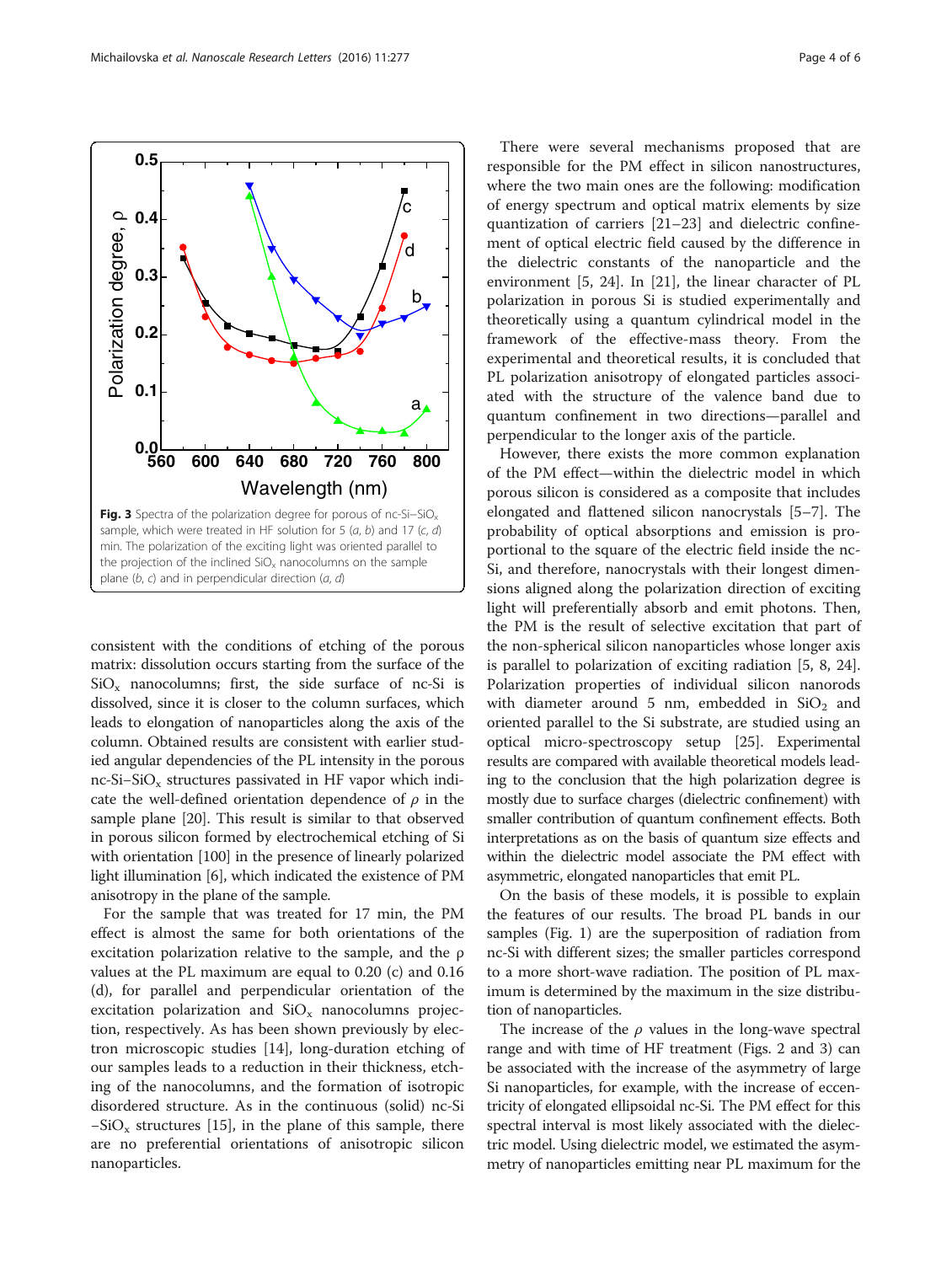<span id="page-4-0"></span>sample treated in HF solution for 5 min. We assume that the nc-Si are elongated ellipsoids of rotation with the semi-axes a, b, c  $(a = b, c > a)$  and that the value of the angles between the long axis of ellipsoids and the normal to the sample surface is equal to the columns inclination angle value. Using formulas from the paper [[5](#page-5-0)] and the values of optical dielectric constants inside ( $\varepsilon_i = 15$  [[26](#page-5-0)]) and outside nc-Si ( $\varepsilon$ <sub>o</sub> = 1.5), we found that the *ρ* values are close to the experimental ones (Fig. [3,](#page-3-0) curves a, b) if the ellipsoids have  $a/c \approx 0.36$ . Since the  $\rho$  values slightly increase toward longer wavelengths, the eccentricity of larger nanoparticles somewhat increases too.

The increase of the  $\rho$  values in the long-wave spectral range with time of HF treatment (Fig. [2\(](#page-2-0)b, c)) can be associated with the increase of the asymmetry of large Si nanoparticles. With further increase of HF treatment time, along with an increase in nc-Si asymmetry, their preferred orientation are also destroyed, as can be seen in Fig. [3](#page-3-0)(c, d). We interpreted the experimental data for the samples that were HF-treated for 17 min assuming that these samples can be considered as an ensemble of randomly oriented elongated nc-Si, embedded in an effective dielectric medium. The  $\rho$  value for such ensembles with randomly orientation of ellipsoids axes was calculated in [[27](#page-5-0), [28](#page-5-0)]:

$$
\rho = \frac{\left(1 - k^2\right)^2}{7k^4 - 6k^2 + 2}.\tag{2}
$$

The  $k$  value is related to the depolarizing factor  $n$  of the ellipsoid by

$$
k = \frac{2 + 2(\varepsilon_i/\varepsilon_0 - 1)n}{2 + (\varepsilon_i/\varepsilon_0 - 1)(1 - n)},
$$
\n(3)

where the depolarizing factor  $n$  is calculated according to the expression [[29\]](#page-5-0):

$$
n = \frac{(a/c)^{2}}{\left[1 - (a/c)^{2}\right]^{3/2}} \left[Arc \tanh\sqrt{1 - (a/c)^{2}} - \sqrt{1 - (a/c)^{2}}\right].
$$
\n(4)

Using formula  $(1)$ – $(4)$  and the same values of the optical dielectric constants, it was determined that, near PL maximum, the  $\rho$  value is equal to 0.18 if the elongated ellipsoids have  $a/c \approx 0.4$ . As seen, this calculated  $\rho$ value is close to experimental ones  $(\approx 0.19)$ . However, in a more long-wave spectral range, the  $\rho$  increases sharply enough with the increase of the wavelength (Fig. [3](#page-3-0), curves c, d). In this spectral range the ρ values, calculated by the formulas (1–4), are approximate to the experimentally obtained ones if we assume that, in consequence of HF treatment, emitting nc-Si ellipsoids of the larger sizes have  $a/c \approx (0.1-0.2)$ , i.e., their eccentricity is essentially increased. As shown in [[30](#page-5-0)], in a random system of

nanowires, excited by polarized light, the maximal  $\rho$  value is equal to 0.5.

We see also that the increase in time of HF treatment in the investigated interval of times has a considerably smaller effect on the asymmetry of Si nanoparticles which are responsible for the emission in the range near the PL maxima. With the further decrease of the nc-Si size, i.e., in the short-wave region of the PL band, the increase of  $\rho$ with the decrease of wavelength, as in porous silicon, agrees qualitatively with the quantum-confined nanostructure model in which the degree of polarization increases with decreasing nanostructure size [[21, 22\]](#page-5-0).

#### **Conclusions**

We investigated the polarization memory effect in the PL of nc-Si−SiOx light-emitting nanocomposites in which the silicon nanoparticles are embedded into the optically anisotropic  $SiO_x$  matrix possessing a porous column-like structure. It was found that the degree of PL linear polarization depends on the time of the samples treatment in HF water solution. During etching in HF, the nanoparticles with initial spherical shape become asymmetric elongated, preferably in a direction along oxide nanocolumns. This results in experimentally observed well-defined orientation dependence of the  $\rho$  value in the sample plane. But long-duration HF treatment of our samples leads to etching of the nanocolumns and the formation of isotropic disordered structure.

We have concluded that observed spectral dependence of the  $\rho$  value in nc-Si–SiO<sub>x</sub> structures in long-wavelength region can be explained on the basis of classical surface charge (dielectric) model. In short-wave region of emission spectra, it is necessary to take into consideration the contribution of quantum confined model in which the degree of polarization increases with decreasing nanostructure size.

#### Abbreviations

HF, hydrofluoric acid; KIT-1, quartz-crystal-oscillator monitor system; MII-4, micro-interferometer; nc-Si, silicon nanoparticles; PL, photoluminescence; PM, polarization memory; SEM, scanning electron microscopy

#### Competing interests

The authors declare that they have no competing interests.

#### Authors' contributions

The idea of the study was conceived by II and MS. PS and II produced investigated structures. KM performed the photoluminescence measurements. The calculations have been performed by KM and MS. II and KM drafted the manuscript. All authors read and approved the final manuscript.

#### Received: 27 November 2015 Accepted: 23 May 2016 Published online: 02 June 2016

#### References

1. Molinary M, Rinnert H, Vergnat H (2003) Visible photoluminescence in amorphous SiO<sub>v</sub> thin films prepared by silicon evaporation under a molecular oxygen atmosphere. Appl Phys Lett 82:3877–3879